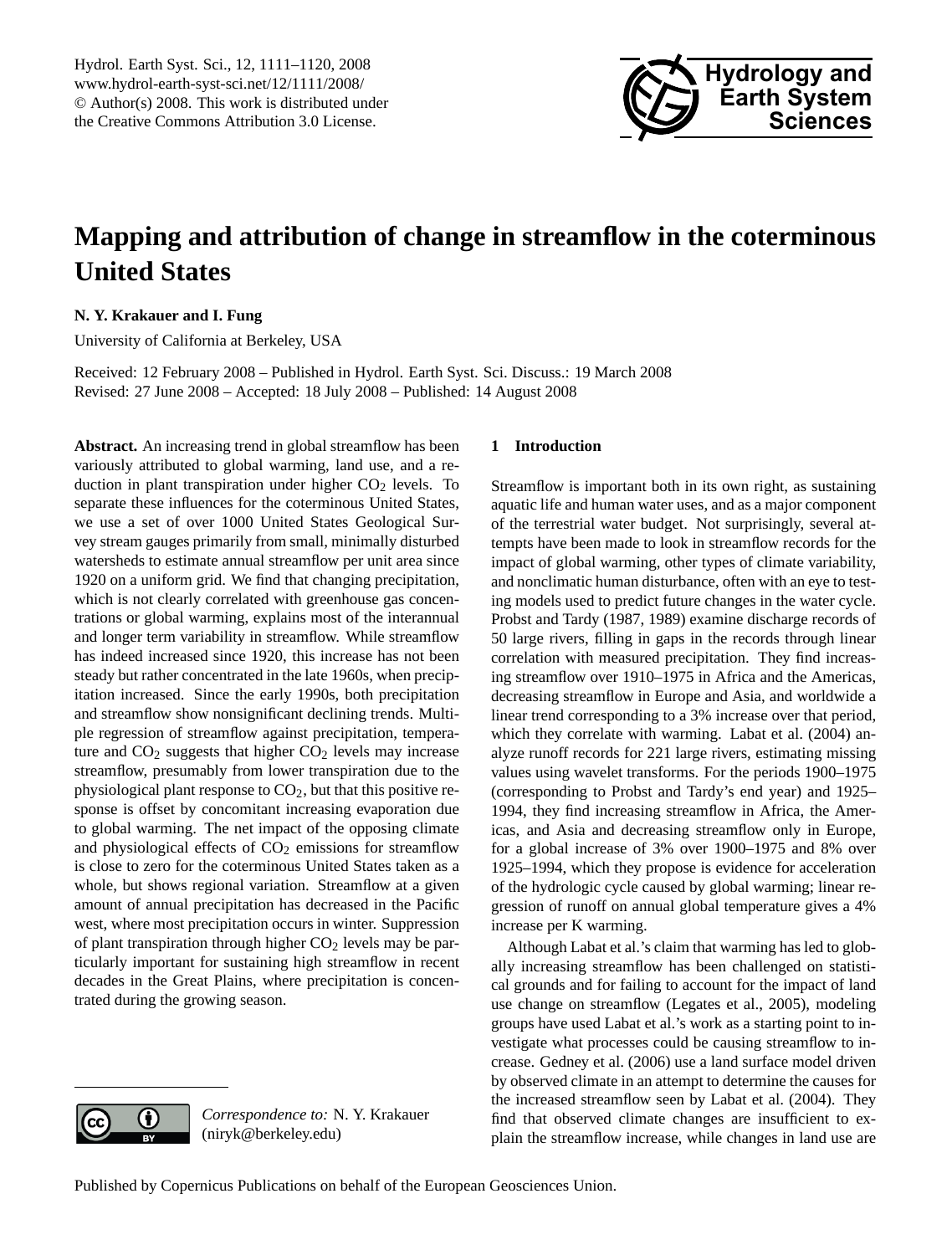

<span id="page-1-0"></span>Fig. 1. Locations of HCDN stream gauges. **Fig. 1.** Locations of HCDN stream gauges.

**1880 1900 1920 1940 1960 1980 2000** using a different land surface model, find that suppression of **0** [Piao et al.](#page-9-2) [\(2007\)](#page-9-2), simulating 20th century trends in runoff impact of high CO<sub>2</sub> on streamflow increases projected global **1000** transpiration and thus increasing the share of precipitation **1500** that runs off rather than evaporates. Extending this effect into<br>the future, Betts et al. (2007) find that including the favorable [Labat et al.;](#page-8-0) in their model, transpiration is not reduced by flow, when is offset by faster plant growth and more leaf area. Instead, HCDN s they find that land use change, specifically deforestation, can minimal explain much of the observed increase in runoff. greater in the east than in the more mountainous west modeled to have negligible impact on continental or global streamflow. The observed trend can be matched only by including the effect of higher  $CO<sub>2</sub>$  levels in suppressing plant the future, [Betts et al.](#page-8-3) [\(2007\)](#page-8-3) find that including the favorable streamflow by an amount comparable to that expected from the climate-induced increase in precipitation. By contrast, transpiration is not necessary to explain the increase found by high  $CO<sub>2</sub>$  levels because the increased water use efficiency

(Several studies have exam- $\frac{1}{2}$  services using a restricted may be restricted may be restricted matrix. United States (US), using observations from parts of the  $\sim$  Meu stream and the space of the above and the end of the extensive Thited States Geological Survey (USGS) stream folding decay length; Figure 3) and correlation decayed gauge network, usually streams from the Hydro-Climatic  $\frac{2.1}{2.1}$  Est Data Network (HCDN), a subset of USGS stream gauges  $\overline{a}$ chosen for their long continuous records and minimal dis-Several studies have examined trends in streamflow in the extensive United States Geological Survey (USGS) stream  $\frac{1}{2}$  Figst Data Network (HCDN), a subset of USGS stream gauges As const turbance of flow due to human land disturbance or water diversions over their periods of record [\(Slack and Landwehr,](#page-9-3) [1992\)](#page-9-3). [Lettenmaier et al.](#page-8-4) [\(1994\)](#page-8-4) examine trends in monthly streamflow, as well as temperature and precipitation, for 1948–1988, finding large increases in cold-season streamflow in the Northeast and Midwest over that period. [Lins](#page-8-5) [and Slack](#page-8-5) [\(1999\)](#page-8-5) focus on streams with multidecade records that extend through 1993 and find that many streams have shown significantly larger low and medium flows, while high flows do not increase as much. [McCabe and Wolock](#page-9-4) [\(2002\)](#page-9-4), focusing on the period 1941–1999, find the same pattern of increasing minimum and median annual flow, but point out that the increase took place abruptly around 1970, coincident with an increase in recorded precipitation, and that therefore the increasing trend cannot be confidently extrapolated into the future. [Douglas et al.](#page-8-6) [\(2000\)](#page-8-6) analyze whether trends in



<span id="page-1-1"></span>Fig. 2. HCDN sites with complete discharge records per water year. hasn't yet estimated flows over icy periods.)  $t^{\text{max}}$ (The drop for the most recent water year, 2007, is because USGS

y by in-<br>high and low flows in HCDN stream gauges are significant sing plant given the spatial correlation of variability in streamflow, con- $\frac{6}{100}$  series using a restricted maximum likelihood apcipitation cluding that low flows in the Midwest have become signifieffect into cantly greater. high and low flows in HCDN stream gauges are significant  $\mathcal{L}$ 

 $f_{\text{oxoph}}$  and  $f_{\text{ox}}$  and correlation decayed favorable In the work presented here, our aims were  $(1)$  to use availted global able streamflow observations to map annual streamflow dered growth and sub-ground we approximately contained the sub-ground sub-ground as pos-<br>cted from partures for the coterminous US for as long a period as possible; (2) to evaluate trends in annual streamflow over the coterminous US; and (3) to correlate deduced changes in streamflow with climate variables and with  $CO<sub>2</sub>$  concentrations. To exclude the effects of land use change on streamflow, which may be a significant contributor to recent trends according to [Piao et al.](#page-9-2) [\(2007\)](#page-9-2), we employ only records from HCDN stations, which primarily represent drainage from minimally disturbed small watersheds.

### **2 Methods**

### 2.1 Estimation of gridded streamflow

As constructed by [Slack and Landwehr](#page-9-3) [\(1992\)](#page-9-3), HCDN contains 1659 stream gauges, of which 1571 are in the coterminous United States (distribution shown in Fig. [1\)](#page-1-0) and the remainder in Alaska, Hawai'i, Puerto Rico, and the Virgin Islands. [Slack and Landwehr](#page-9-3) [\(1992\)](#page-9-3) provide the available annual streamflows from HCDN gauges for the 1874–1988 water years, which we updated from USGS through 2007. (In this paper, annual streamflow, and values of associated meteorological variables such as precipitation and temperature, will be computed for water years. USGS defines a water year as extending from October of the previous calendar year through September of the current year.) The average station has 55 years with complete daily streamflow records (for which average annual streamflow can therefore be calculated), with fewer station records available before the 1940s (Fig. [2\)](#page-1-1).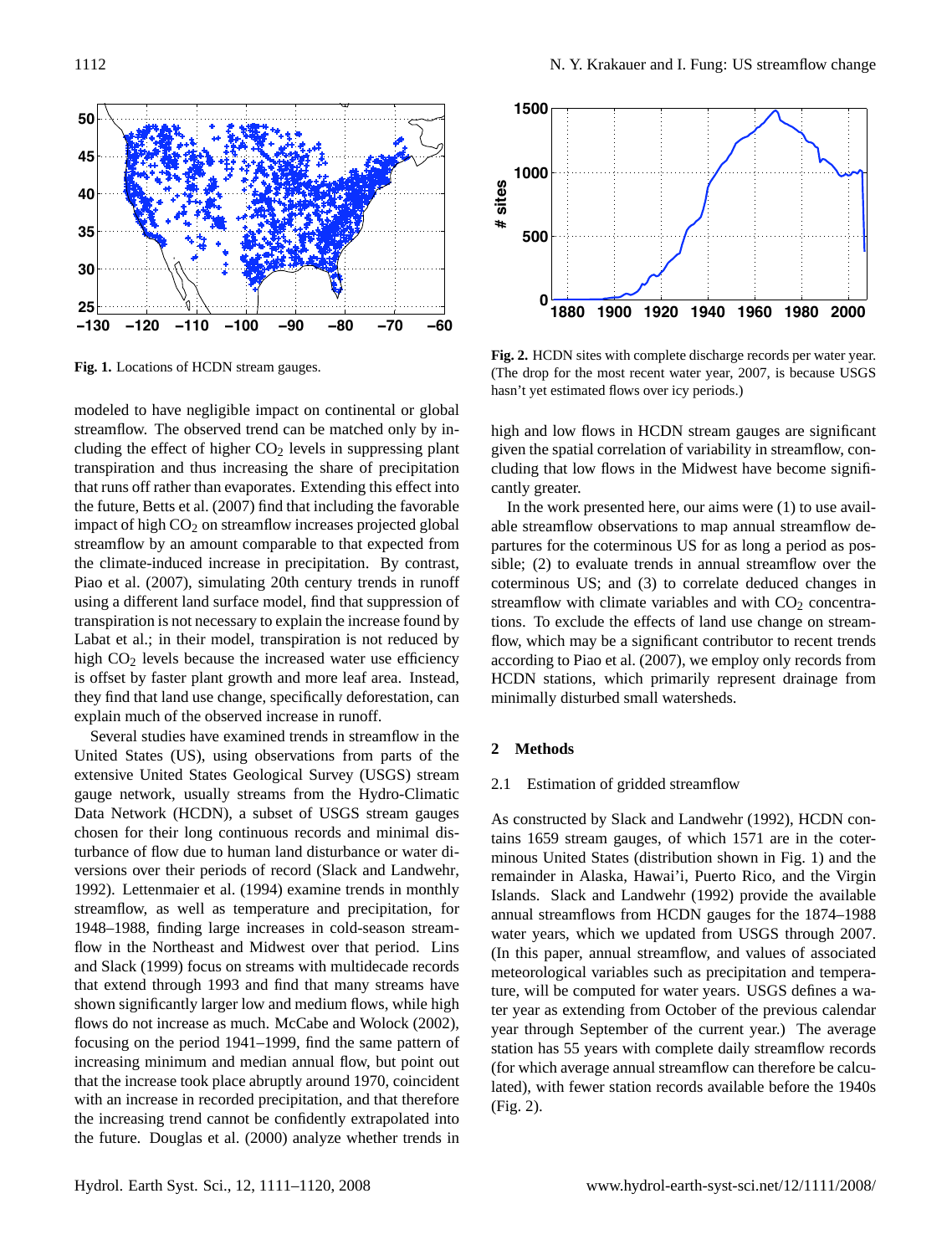Most of the streams in HCDN drain small watersheds (median drainage area: 740 square km; 10th–90th percentiles: 73–6800 square km). For interpolating measured annual streamflows onto a  $1^{\circ}$  grid  $(1 \times 10^4$  square km cell area) covering the coterminous United States  $(8 \times 10^6$  square km), we therefore treated the HCDN streamflow records as point measurements of streamflow per unit watershed area. To make mapped streamflow for different years as closely comparable as possible given that different site records were available for different time periods, we began by filling in missing years in the streamflow records from the sites that were available for a given year by regularized multiple linear regression [\(Schnei](#page-9-5)[der,](#page-9-5) [2001\)](#page-9-5). This approach provides estimates of the uncertainty of the filled-in missing values, as well as estimates of the mean and covariance of the streamflow records that account for the bias likely to be introduced by missing values. The streamflow records were then normalized by subtracting the long-term mean from each series and dividing by its interannual standard deviation. We chose to map these normalized streamflow departures rather than absolute streamflow per unit drainage area because the normalized departures are much less variable over small scales, particularly in mountainous terrain where absolute amounts of precipitation and streamflow can vary drastically depending on elevation and aspect. We fit a two-parameter spatial covariance model [\(Handcock and Stein,](#page-8-7) [1993\)](#page-8-7) to the normalized streamflow series using a restricted maximum likelihood approach [\(Kitanidis,](#page-8-8) [1995\)](#page-8-8). The correlation length of streamflow anomalies was found to be about  $720 \text{ km}$  (e-folding decay length; Fig. [3\)](#page-2-0) and correlation decayed exponentially with distance, similar to other analyses of the spatial correlation of streamflow [\(Lettenmaier et al.,](#page-8-4) [1994\)](#page-8-4). (For simplicity, we approximated the spatial correlation as homogenous and isotropic. This is not exactly the case; for example, correlelogram analysis showed that the correlation length was about 50% greater in the east than in the more mountainous west and about 40% greater in the east-west compared with the north-south direction.) Each stream record was assigned an error which includes the estimated uncertainty in the series mean and standard deviation; the estimated uncertainty of the filled-in values; and an error term, assumed constant across records, that was intended to represent measurement error and sub-gridscale flow variability and whose magnitude (0.06 standard deviations) was determined by restricted maximum likelihood. Finally, given the spatial covariance and error structure, each year's normalized streamflow at the gauge locations was interpolated, using a standard geostatistical method (ordinary kriging) [\(Cressie,](#page-8-9) [1993\)](#page-8-9), to a 1◦ grid covering the coterminous United States. Because we mapped normalized streamflow departures rather than absolute amounts, we scaled the gridded normalized streamflows by the gridded mean and interannual standard deviation of streamflow per unit area from the UNH/GRDC analysis [\(Fekete et al.,](#page-8-10) [2002\)](#page-8-10) to produce estimates of actual streamflow per unit area (in mm/year) for each water year.  $\sum_{i=1}^n$  in the moist east  $\sum_{i=1}^n$  is the moist east (regression coefficient coefficient coefficient coefficient coefficient coefficient coefficient coefficient coefficient coefficient coefficient coefficient coeff



<span id="page-2-0"></span>explorer Fig. 3. Average inter-gauge correlation of annual streamflow as a subtract-<br>function of distance between stream gauges, shown in 110-km bins. hese nor-<br>within each bin. The curve is an exponential-decay fit with a scale  $\epsilon$  stream shows benoth of  $720\,\mathrm{km}$  $t$  extream-<br>length of 720 km. Error bars show the standard deviation of the correlation coefficient

#### $\epsilon$  such that provide  $\epsilon$  change shows that precipitation mostly goes that precisely good  $\epsilon$ which the major direct cause of interaction data 2.2 Climate and greenhouse-gas concentration data

 $\sum_{n=1}^{\infty}$  We sought to correlate streamflow anomalies to anomalies  $\frac{d}{dx}$  in local precipitation atmospheric CO<sub>2</sub> concentration and  $\sum_{i=1}^{\infty}$  $t_{\text{thood}}$  and global temperature. We used gridded precipitation from  $\frac{1}{\text{total}}$  the Global Historical Climatology Network (GHCN) Ver- $\frac{1}{\pi}$  is the Great Planck in the center. The warm in the warm  $\frac{1}{\pi}$  is the warm  $\frac{1}{\pi}$  and  $\frac{1}{\pi}$  are  $\frac{1}{\pi}$  and  $\frac{1}{\pi}$  are  $\frac{1}{\pi}$  are  $\frac{1}{\pi}$  are  $\frac{1}{\pi}$  are  $\frac{1}{\pi}$  are  $\frac{1}{\pi}$   $\epsilon_{\text{entially}}$  vations over land processed with the objective of provid- $\sum_{n=1}^{\infty}$  ing the hest representation ial corre-  $\frac{mg}{dt}$  the best representation r simplic [son and Vose,](#page-9-6) [1997,](#page-9-6) [http://www.ncdc.noaa.gov/oa/climate/](http://www.ncdc.noaa.gov/oa/climate/research/ghcn/ghcngrid.html)  $m_{\text{vectors}}$  [research/ghcn/ghcngrid.html\)](http://www.ncdc.noaa.gov/oa/climate/research/ghcn/ghcngrid.html). To get more accurate ratios  $\log$  polarization fluctuation fluctuations was also weakest was also weakest was also weakest was also weakest  $\frac{1}{2}$  $\eta$  the  $\eta$  or summon to precipitation and  $\eta$ tation amounts from the 5<sup>°</sup> resolution of GHCN to the  $1°$ solution of our grid using untainous  $\frac{1}{x}$  to determine the annual termining streamless and the annual termining product product product ared with itation from the University of East Anglia's Climate Re $t_{\text{ascribed}}$  search Unit (CRU; [New et al.,](#page-9-7) [1999,](#page-9-7) [http://www.cru.uea.](http://www.cru.uea.ac.uk/cru/data/hrg/cru_ts_2.10/)  $\alpha$  assigned  $\alpha$  is a greater  $\alpha$  pre- $\epsilon_{\text{in the se}}$  ac.uk/cru/data/nrg/cru\_ts\_2.1 in local precipitation, atmospheric  $CO<sub>2</sub>$  concentration, and sion 2, which is based on quality-controlled station obser- $\frac{1}{2}$ ing the best representation of long-term variability [\(Peter-](#page-9-6) $\frac{d}{dt}$  decades the net effect of the net effect of the combiof streamflow to precipitation, we downscaled the precipiing induced by greenhouse gas emissions. resolution of our grid using climatological gridded precip- $\frac{1}{2}$  as a whole, with a regression coefficient coefficient coefficient coefficient coefficient coefficient coefficient coefficient coefficient coefficient coefficient coefficient coefficient coefficient coefficient c [ac.uk/cru/data/hrg/cru](http://www.cru.uea.ac.uk/cru/data/hrg/cru_ts_2.10/)\_ts\_2.10/), multiplying the GHCN time series for each grid cell by a scalar representing the ratio in the CRU climatology between the precipitation at 1<sup>°</sup> resolution and that at  $5^\circ$  resolution. Atmospheric CO<sub>2</sub> concentrations were estimated from direct measurements at Mauna Loa since the late 1950s and from ice core measurements beforehand [\(Enting et al.,](#page-8-11) [1994\)](#page-8-11). Global monthly temperature anomalies were taken from CRU [\(Jones and Moberg,](#page-8-12) [2003,](#page-8-12) [http://cdiac.esd.ornl.gov/trends/temp/jonescru/jones.html\)](http://cdiac.esd.ornl.gov/trends/temp/jonescru/jones.html).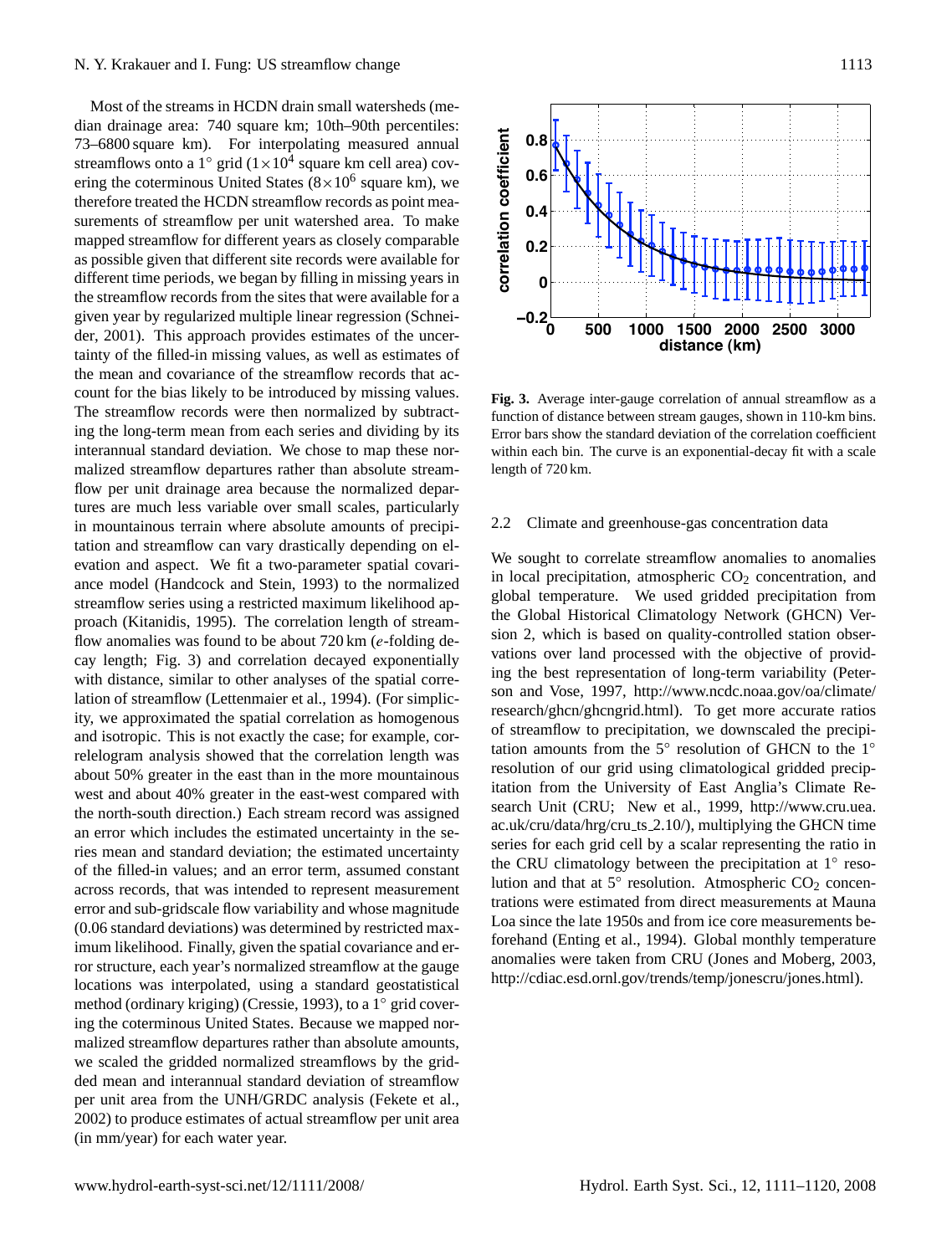

**Fig. 4. (a)** Estimated yearly streamflow for the coterminous United  $\frac{\text{Ripole}}{\text{relative to the 1961–1990}}$ States, along with a 10-year moving average. **(b)** Uncertainty of the estimated yearly streamflow.

#### $\overline{t}$  concentration from present  $\overline{t}$  $\mathcal{S}$  Results **3 Results**

### 3.1 Streamflow trends and their correlation with precipita- $\Gamma$  tion tion

Figure [4](#page-3-0) shows estimated annual streamflows for the coter-<br>the number of degree the condition of the temperature of the temperature of the temperature of the temperature minous United States, along with their uncertainty as esti-<br>numeration; Bretherton<br>minous United States, along with their uncertainty as esti-<br>numeration contributions of match mated from the covariance and error structures of the HCDN over this period mostly  $int **T**$  is separate the separate of the separate effects of the separate effects of the separate effects of the separate effects of the separate effects of the separate effects of the separate effects of the separate ef records. This uncertainty was large in the first few decades,<br>than continuing steadil  $\theta$  occause there weren tending  $\theta$ patterns in annual streamflows (Fig. 2). We restricted our over the period 1994–2 analysis of trends in streamflow to the period since 1920, large-scale streamflow patterns. (The estimated uncertainty  $\frac{1}{2}$  natural streamhlow pattle shown in Fig. [4b](#page-3-0) does not include the uncertainty introduced by scaling with the the analyzed mean and standard continuing increases wo deviation from [Fekete et al.](#page-8-10) [\(2002\)](#page-8-10). This source of uncer-<br>As recognized by M tainty, while difficult to quantify, would be expected to af-<br>imum and median annu because there weren't enough records to accurately delineate the continuing steadil when the streamflow gauge network appears to be dense enough to allow for accurate year-by-year reconstruction of fect primarily our estimate of the absolute amount of streamflow and not its interannual variability.) We found periods of low streamflow in the 1930s and 1950s–1960s, and high streamflow in the 1970s and 1980s. A linear least-



<span id="page-3-1"></span>**Fig. 5. (a)** Estimated yearly streamflow for the coterminous United States since 1920, with a 10-year moving average (solid green line) and least-squares trendlines for 1925–1994, 1925–2007, and 1994– 2007 (red, cyan and purple dashed lines, respectively). **(b)** Yearly precipitation for the coterminous United States since 1920 with a 10-year moving average and least-squares trendlines as in a. **(c)** Atmospheric CO<sub>2</sub> concentration. (d) Global surface temperature relative to the 1961–1990 mean.

<span id="page-3-0"></span>squares trendline of estimated streamflows over 1925–1994 supports [Labat et al.'](#page-8-0)s [\(2004\)](#page-8-0) finding of increasing streamr correlation with precipitation flow in North America over this period: the regression coefr correlation with precipita-<br>ficient is  $+0.57\pm0.22$  mm/year per year ( $p=0.03$  for the null hypothesis of a regression coefficient of zero, using the  $F$  test  $\frac{m}{f}$  parameter in a series in a continuum of  $\frac{m}{f}$  and  $\frac{m}{f}$  and  $\frac{m}{f}$  and  $\frac{m}{f}$  and  $\frac{m}{f}$  and  $\frac{m}{f}$  and  $\frac{m}{f}$  and  $\frac{m}{f}$  and  $\frac{m}{f}$  and  $\frac{m}{f}$  and  $\frac{m}{f}$  and  $\frac{m}{f}$  and  $\frac$  $F_{\text{F}}$   $\rightarrow$   $F_{\text{F}}$  and  $\rightarrow$   $F_{\text{F}}$   $\rightarrow$   $F_{\text{F}}$   $\rightarrow$   $F_{\text{F}}$   $\rightarrow$   $F_{\text{F}}$   $\rightarrow$   $F_{\text{F}}$   $\rightarrow$   $F_{\text{F}}$   $\rightarrow$   $F_{\text{F}}$   $\rightarrow$   $F_{\text{F}}$   $\rightarrow$   $F_{\text{F}}$   $\rightarrow$   $F_{\text{F}}$   $\rightarrow$   $F_{\text{F}}$   $\rightarrow$   $F_{\text{F}}$   $\rightarrow$   $F_{\text{F$ The estimated uncertainty linked to warming, as theorized by [Labat et al.](#page-8-0) [\(2004\)](#page-8-0), or to atmospheric  $CO<sub>2</sub>$  as suggested by [Gedney et al.](#page-8-2) [\(2006\)](#page-8-2), have the uncertainty intio-<br>nalyzed mean and standard continuing increases would have been expected after 1970. tocorrelation; [Bretherton et al.,](#page-8-13) [1999\)](#page-8-13). However, the increase over this period mostly took place abruptly around 1970 (as evidenced by the 10-year moving average in Fig. [5a](#page-3-1)), rather than continuing steadily through recent decades. In fact, over the period 1994–2007, i.e. subsequent to that covered in [Labat et al.'](#page-8-0)s analysis, streamflow shows a nonsignificant decreasing trend of  $-2.3\pm2.2$  mm/year per year (p=0.48)

> As recognized by [McCabe and Wolock](#page-9-4) [\(2002\)](#page-9-4) for minimum and median annual streamflows, long-term trends in mean streamflow were well correlated with trends in precipitation, which also shows an abrupt increase around 1970 followed by essentially no trend since then (Fig. [5b](#page-3-1)). Highfrequency interannual fluctuation in precipitation was also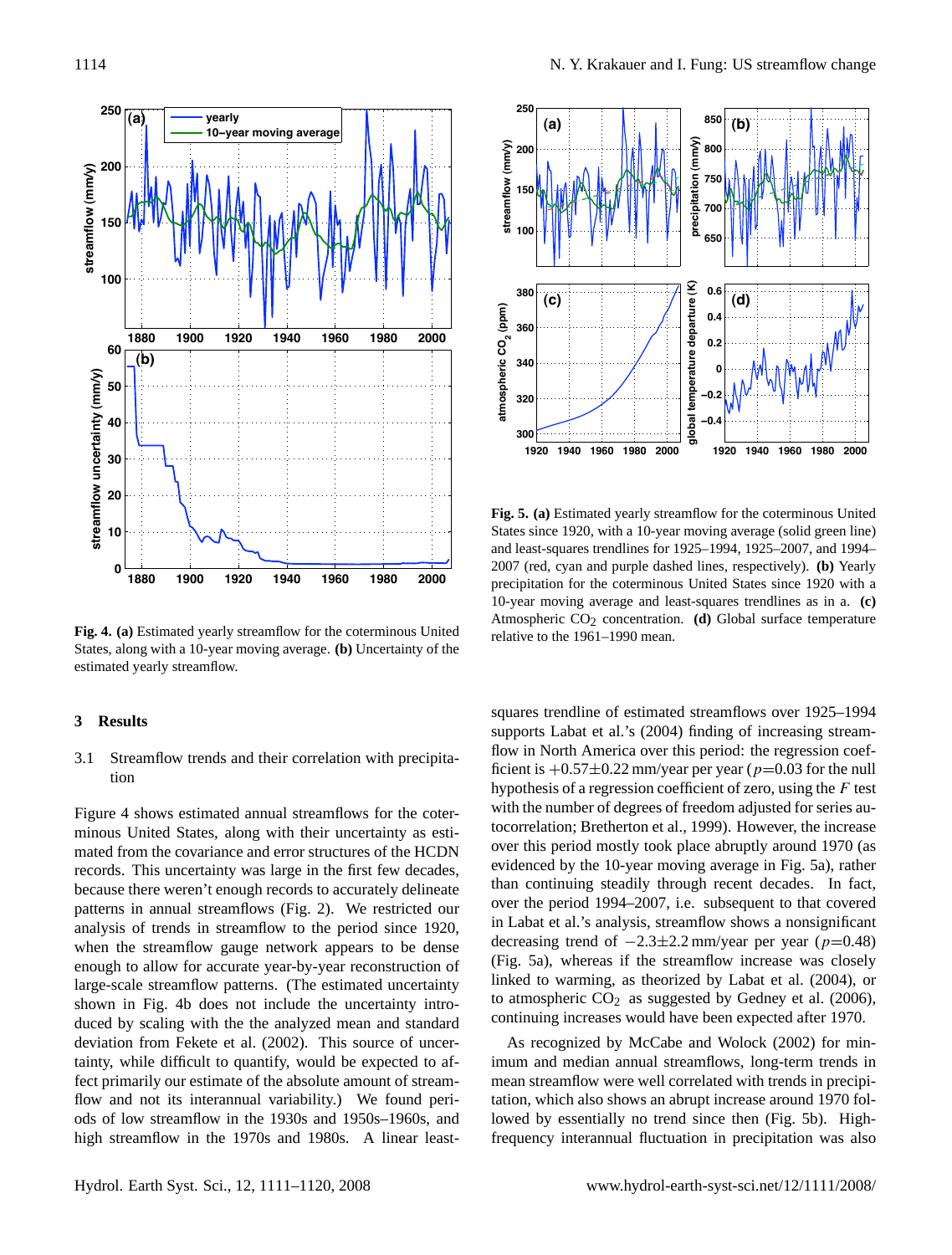

Fig. 6. Yearly coterminous United States streamflow ploted tween 194 line is also drawn:  $-(248±28)$  mm/year. line is also drawn: streamflow= $(0.54 \pm 0.04) \times$ precipitation 2005 for p against precipitation, 1920–2005. The linear regression trend-

matched by fluctuations in streamflow. In fact, as Fig. [6](#page-4-0) shows most of the streamflow variability could be  $e_{\text{y}}$  vect (Fig. precipitation dominates. This pattern agrees with the plained by a linear dependence on current-year precipitation ability of  $(R^2=0.70)$ . shows, most of the streamflow variability could be ex-year (Fig.

 $\sim$  concentrated during the grow-Our gridded streamhow pla only trends in streamflow and precipitation averaged over the anteceden to where most precipitation of the most precipitation of the socolemnous ob out also spi spatial patterns in precipitation at comparable effective res-<br>tation am abition over particular time periods. As an example  $\overline{F}$  is  $\overline{I}$  coast (Fig. shows maps of interdecadal change in streamflow and pre-<br>mer prec cipitation. Between 1945–1965 and 1970–1990, precipita-<br>rates than  $\frac{1}{2}$  more region increased over most of the US, with a porticularly records  $\frac{1}{2}$ nounced increase in the northeast, but decreased over Florida and the northwest. Between 1970–1990 and 1995–2007 pre-<br>
3.2 Imp variability and for extending observed patterns into cipitation increased in the u California but decreased in the Rocky Mountain region and increased evaporative demand incompletely of  $\mathcal{L}$ Our gridded streamflow product permits us to compare not precipitat the early  $\alpha$  is proposed to have caused a reduction  $\alpha$ coterminous US but also spatial patterns in streamflow with tant to de olution over particular time periods. As an example, Fig. [7](#page-4-1) coast (Fig. tion increased over most of the US, with a particularly pro-<br>ble 1).  $\alpha$  and  $\alpha$  and precipe-independent means  $\alpha$ cipitation increased in the upper Great Plains and northern streaters in the southeast. In both cases, streamflow shows quite similar trends. Another way of showing the relationship between precipitation and streamflow is to map the local correlation between the two (Fig. [8\)](#page-5-0). The quantitative relationship between precipitation and streamflow change shows that precipitation mostly goes into streamflow in the moist east (regression coefficient near 1 in Fig. [8a](#page-5-0)) and mostly evaporates in the arid west (regression coefficient near 0). The fraction of interannual variance in streamflow explained by variability in precipitation, as given by the regression correlation coefficient (Fig. [8b](#page-5-0)), is high (close to or above 0.5) for most of the coterminous US, but relatively low for the Great Plains in the center.

> Comparing the regression coefficient of precipitation on streamflow (Fig. [8\)](#page-5-0) with the fraction of climatological precipitation that falls during the warmest six months of the



<span id="page-4-1"></span><span id="page-4-0"></span>terannual standard deviation at each point so that changes in moist and arid regions have comparable magnitude.  $\frac{m}{\sqrt{2}}$  and  $\frac{m}{\sqrt{2}}$ Fig. 7. (a-b) Change in average streamflow and precipitation between 1945–1965 and 1970–1990 (later period minus earlier period). (c-d) Same, but between 1970–1990 and 1995–2007 (1995– 2005 for precipitation). Changes have been normalized by the in-

fluctuations was smallest in the Great Plains, where summer year (Fig. [9a](#page-5-1)), we see that the fraction of interannual variability of streamflow that can be explained by precipitation precipitation dominates (so that the timing of rainfall and the antecedent soil moisture status may be relatively more important to determining streamflow than the annual total precipitation amount), and strongest in the moist east and the Pacific coast (Fig. [8b](#page-5-0); Table [1\)](#page-6-0). Also, in areas that get mostly summer precipitation a greater fraction of precipitation evaporates than in areas where winter precipitation dominates (Table [1\)](#page-6-0).

> 3.2 Impact of global warming and atmospheric  $CO<sub>2</sub>$  on streamflow

> While the major direct cause of interannual variability in streamflow is variability in precipitation, changing temperature and  $CO<sub>2</sub>$  level might also be expected to affect streamflow, the former through influencing evaporation rates, and the latter by affecting plant water use efficiency. One difference between the two kinds of impact is their seasonality: while higher temperature at any time of year accelerates evaporation (though this impact might be greater in the warmer months when vapor pressure deficits are greatest), higher plant water use efficiency would reduce transpiration only during the growing season, which typically (for the coterminous US) corresponds to the warm months.

> Since (greenhouse) warming and rising  $CO<sub>2</sub>$  have been well correlated and are likely to remain so in coming decades, we first examined the net effect of the combination of the physiological impact of high  $CO<sub>2</sub>$  on plant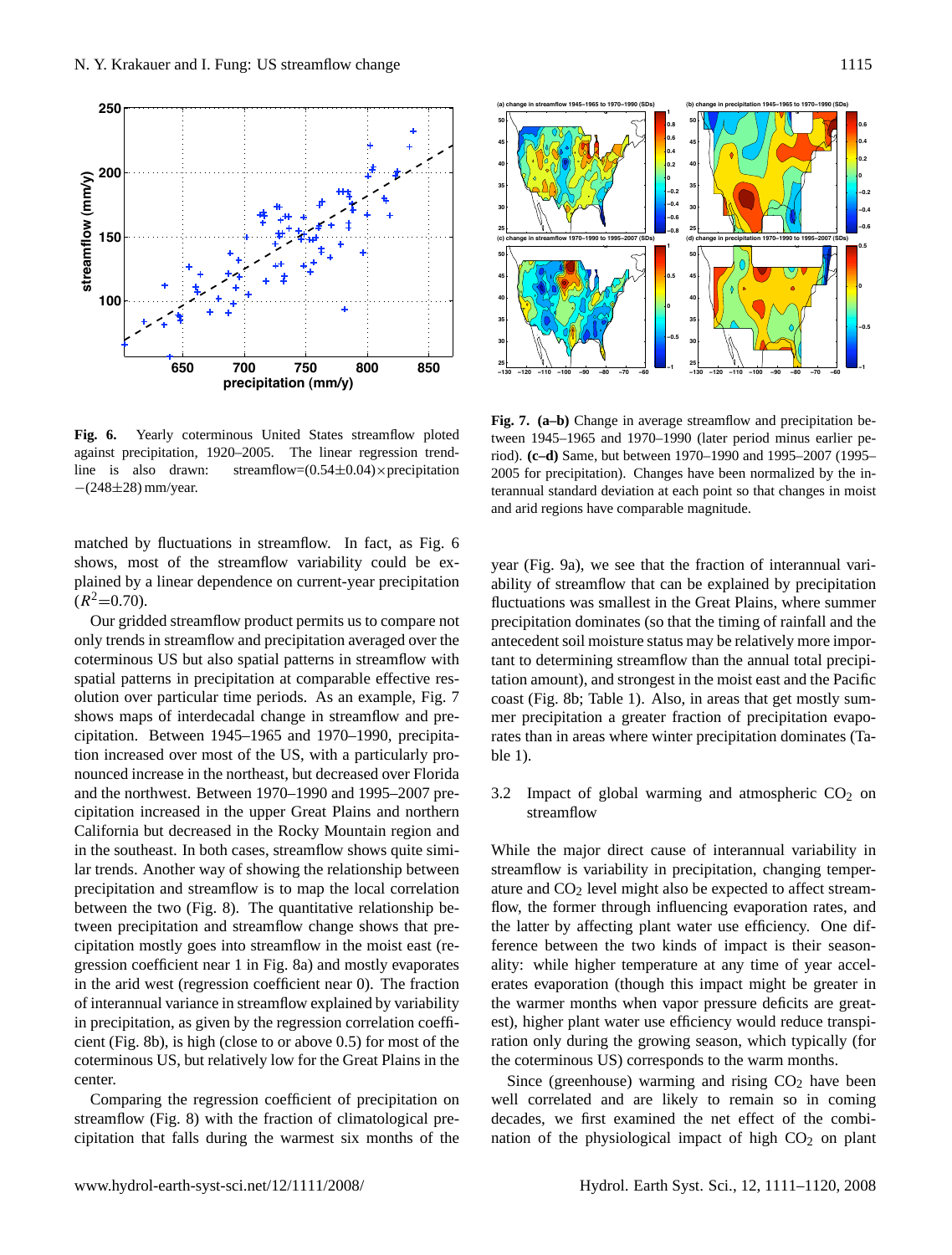

Fig. 8. (a) Regression coefficient on precipitation of annual stream-<br>
Fig. 9. (a) Summer domin flow, 1920–2005 (dimensionless, mm/year per mm/year). **(b)** Frac-<br>flow, 1920–2005 (dimensionless, mm/year per mm/year). **(b)** Fracregression on annual precipitation  $(R^2)$ . tion of interannual variability in streamflow explainable by linear

Our analysis supports net drying in some regions, and transpiration and the impact on evaporation of warming induced by greenhouse gas emissions. Regression of streamflow against precipitation and  $CO<sub>2</sub>$  showed that the overall effect of greenhouse warming, holding precipitation con-<br>
<sub>signmeantly</sub> unclear home zero stant, on streamflow is not significant for the coterminous US as a whole, with a regression coefficient of  $-3\pm 12$  mm/year streamflow change per 100 ppm increase in atmospheric  $CO<sub>2</sub>$ preindustrial times to the decade of the 2000s) (Table [1\)](#page-6-0). There are significantly d (100 ppm is equal to the increase in  $CO<sub>2</sub>$  concentration from

In an attempt to isolate the impact on streamflow of global on precipitation season warming and of increasing ambient  $CO<sub>2</sub>$  levels, we per-<br> $\frac{1}{2}$  most precipit formed multiple linear regression of streamflow against an-<br>Whose climate has Mediterrow nual precipitation,  $CO_2$  level, and temperature. The strong and significant reduction in  $\frac{M}{1}$   $\frac{1}{1}$   $\frac{1}{1}$   $\frac{1}{1}$ correlation of large-scale temperature with  $CO<sub>2</sub>$  levels increases uncertainties when attempting to distinguish the sep- $\text{CO}_2$ ) after adjusting to arate effects of these two factors using linear regression. For where summer rain is the coterminous US we found opposing impacts of temper-<br>nonsignificant increase ature and CO<sub>2</sub> in the expected directions, with warming re-<br>
ical C<sub>2</sub>  $\frac{1}{2}$  streamflow change per 1 ducing streamflow significantly while higher  $CO_2$  nonsignif-  $CO_2$ ; Lable 1). Regression icantly increases streamflow (Table [1\)](#page-6-0).





<span id="page-5-1"></span><span id="page-5-0"></span> $\frac{1}{\text{ar}}$  per mm/year). (b) Frac-<br>tion of climatological annual precipitation that falls during warmer  $\overline{CO_2}$  level on annual streamflow in a multiple regression of streamflow against precipitation and (rising)  $CO<sub>2</sub>$  level. Units are cipitation of annual stream-<br>**Fig. 9. (a)** Summer dominance of precipitation, defined as the fracflow explainable by linear than average months of the year. **(b)** Apparent response of streamflow to greenhouse warming: the regression coefficient of atmo-Regression of stream-crror of the regression coefficient is about 0.3 SD/100 ppm CO<sub>2</sub>,  $\Omega$  showed that the over-<br>olding procinitation consumering ignificantly different from zero at the 95% level. so that the regression coefficients shown in red and dark blue are streamflow standard deviations per  $100$  ppm  $CO<sub>2</sub>$ . The standard

in  $CO<sub>2</sub>$  concentration from net impact on streamflow for the coterminous US as a whole,  $\frac{1}{\text{COL}}$  concentration from<br>the 2000s) (Table 1). there are significantly different regional responses depending  $\text{Depth CO}_2$  levels, we per-<br>1 of streamflow against an-<br>2 of streamflow against an-<br>2 whose climate has Mediterranean features) showed a greater temperature. The strong and significant reduction in streamflow  $(-27 \pm 11 \text{ mm/year})$  $\frac{1}{2}$  components. The stream streamflow change per 100 ppm increase in atmospheric ease in atmospheric  $CO<sub>2</sub>$  While rising greenhouse gas concentrations have had no in streamflow of global on precipitation seasonality (Fig. [9;](#page-5-1) Table [1\)](#page-6-0). Areas where  $\frac{1}{2}$  continental records run continental records,  $\frac{1}{2}$  and  $\frac{1}{2}$  article in the cold season (the Pacific west, to distinguish the sep-  $CO<sub>2</sub>$ ) after adjusting for precipitation change, while areas  $F_{\text{eff}}$  is dominant (the Great Plains) show  $F_{\text{eff}}$  where summer rain is dominant (the Great Plains) show  $\frac{d}{d}$  mear regression. For nonsignificant increases in streamflow  $(+17\pm11 \text{ mm/year})$ charge and the continuum interests of the continuum continuum continuum continuum continuum continuum continuum continuum continuum continuum continuum continuum continuum continuum continuum continuum continuum continuum whose climate has Mediterranean features) showed a greater  $\sum_{i=1}^{\infty}$  Trends in the two-theory  $CO<sub>2</sub>$ ; Table [1\)](#page-6-0). Regression of regional streamflow against annual precipitation,  $CO<sub>2</sub>$  level, and temperature shows significant reductions in streamflow in response to global warming in regions of winter-dominant and evenly distributed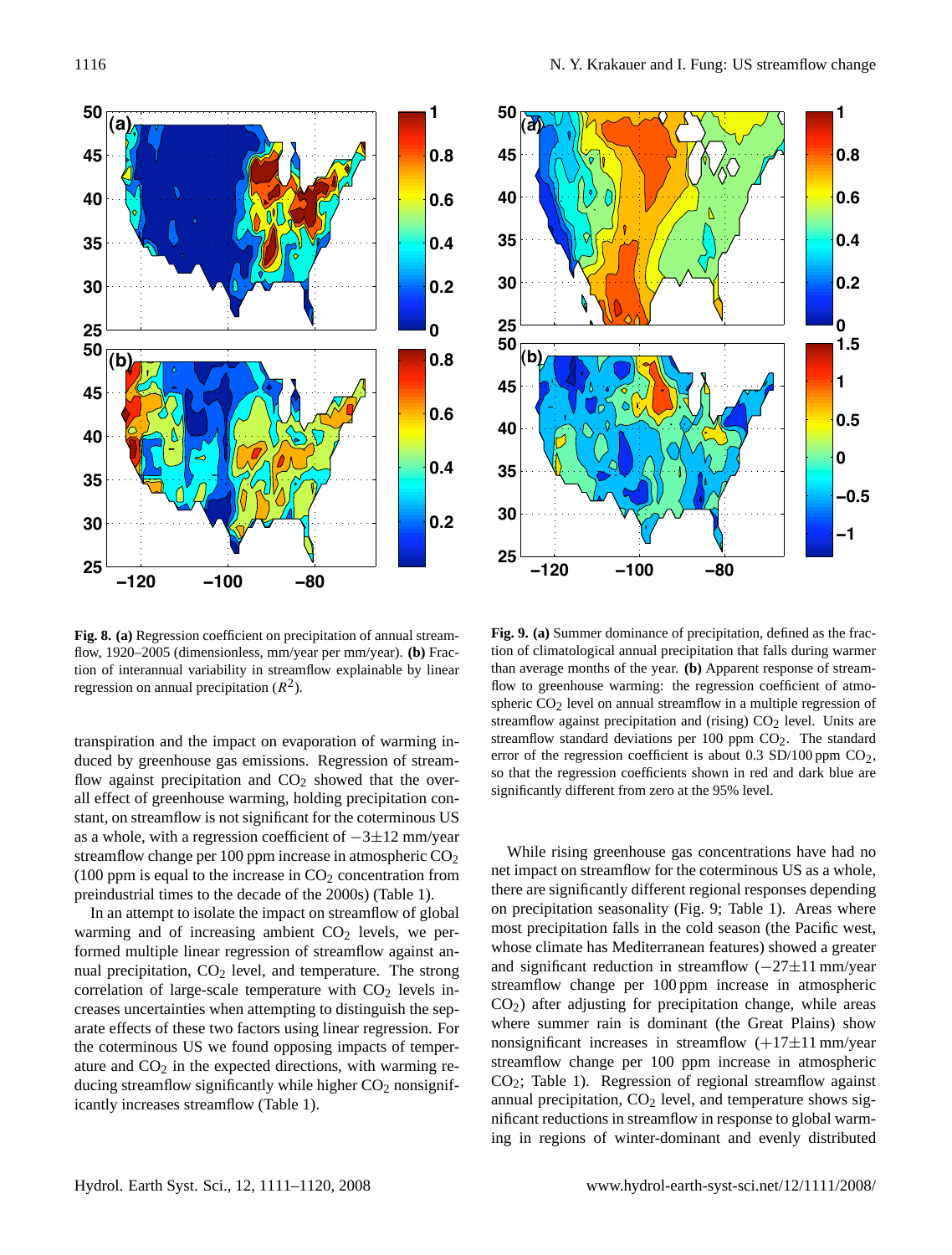**Table 1.** Streamflow variability for the coterminous US and for regions grouped by precipitation seasonality.

<span id="page-6-0"></span>

|                                                                          |                       | Fraction of precipitation in warm season |                    |                    |
|--------------------------------------------------------------------------|-----------------------|------------------------------------------|--------------------|--------------------|
|                                                                          | Entire coterminous US | $<$ 35%                                  | $35 - 65%$         | $>65\%$            |
| Area $(10^6 \,\rm km^2)$                                                 | 7.85                  | 0.68                                     | 3.93               | 3.19               |
| Mean precipitation (mm/year)                                             | 736                   | 748                                      | 837                | 599                |
| Mean streamflow (mm/year)                                                | 151                   | 311                                      | 211                | 39                 |
| Regression of streamflow against precipitation                           |                       |                                          |                    |                    |
| Regression $R^2$                                                         | 0.70                  | 0.88                                     | 0.82               | 0.55               |
| Streamflow: precipitation regres-                                        | $0.54 \pm 0.04$ **    | $0.49 \pm 0.02$ **                       | $0.69 \pm 0.04$ ** | $0.31 \pm 0.03$ ** |
| sion coefficient <sup>a</sup>                                            |                       |                                          |                    |                    |
| Intercept $(mm/year)^b$                                                  | 463                   | 126                                      | 542                | 475                |
| Regression of streamflow against precipitation and $pCO2$                |                       |                                          |                    |                    |
| Regression $R^2$                                                         | 0.70                  | 0.89                                     | 0.82               | 0.57               |
| Streamflow: $CO2$                                                        | $-3+12$               | $-27+11*$                                | $-10\pm13$         | $+17\pm11$         |
| regression coefficient <sup>c</sup>                                      |                       |                                          |                    |                    |
| Regression of streamflow against precipitation, $pCO2$ , and temperature |                       |                                          |                    |                    |
| Regression $R^2$                                                         | 0.72                  | 0.90                                     | 0.83               | 0.57               |
| Streamflow: $CO2$                                                        | $+37+21$              | $+20\pm 21$                              | $+42\pm 24$        | $+32\pm 20$        |
| regression coefficient                                                   |                       |                                          |                    |                    |
| Streamflow:temperature                                                   | $-52\pm22*$           | $-59\pm22**$                             | $-66\pm26*$        | $-19\pm 21$        |
| regression coefficient <sup>d</sup>                                      |                       |                                          |                    |                    |
|                                                                          |                       |                                          |                    |                    |

<sup>∗</sup> Correlation (adjusted for series autocorrelation) is significant at the 0.05 level

∗∗ Significant at the 0.01 level

<sup>a</sup> mm/year streamflow per mm/year precipitation

<sup>b</sup> Precipitation at zero streamflow ("baseline" level of evaporation and plant transpiration)

 $\frac{c}{c}$  mm/year streamflow per 100 ppm  $CO<sub>2</sub>$ 

<sup>d</sup> mm/year streamflow per K

precipitation, while  $CO<sub>2</sub>$  level showed a nonsignificant positive correlation with streamflow in all three regions (Table [1\)](#page-6-0).

For the regression analyses involving temperature just described and shown in the bottom rows of Table [1,](#page-6-0) we used global temperature as a predictor variable in order to quantify the impact of global warming on streamflow adjusted for precipitation and  $CO<sub>2</sub>$  change. Similar regressions using Northern Hemisphere (CRU) or local (GHCN) temperature series instead of global temperature give qualitatively similar results (not shown), with a negative correlation of streamflow with temperature alongside a (usually nonsignificant) positive correlation of streamflow with  $CO<sub>2</sub>$  level.

### **4 Discussion**

### 4.1 Is greenhouse warming increasing streamflow?

Figure [10a](#page-7-0) shows coterminous United States precipitation versus global temperature for each year in 1901–2005. While the two time series show a nominally significant positive correlation of  $+0.35$  ( $p < 0.001$ ) because the higher precipitation after 1970 corresponds to warmer global temperatures, segmenting the time series at 1970 shows that the correlation is mostly due to the abrupt jump in precipitation around 1970 rather than a more consistent trend (correlation for 1901–  $1970 + 0.19$ , for  $1970 - 2005 + 0.09$ , both with  $p > 0.05$ ). This jump in precipitation has been tentatively linked with changing circulation patterns in the Atlantic Ocean, possibly reinforced by increasing aerosol emissions in the 1960s [\(Baines](#page-8-14) [and Folland,](#page-8-14) [2007\)](#page-8-14). Thus, there is no clear response of coterminous United States precipitation to global temperature in the observational record. Coterminous United States streamflow similarly jumps round 1970, with no significant response to global temperature when the time series is segmented (Fig. [10b](#page-7-0)).

Absent a direct effect of greenhouse warming on coterminous US precipitation, parts of the US, specifically those where most precipitation falls in the cold season, show a significant negative impact of higher greenhouse-gas levels on streamflow, which could be explained through the increased evaporation due to global warming more than offsetting the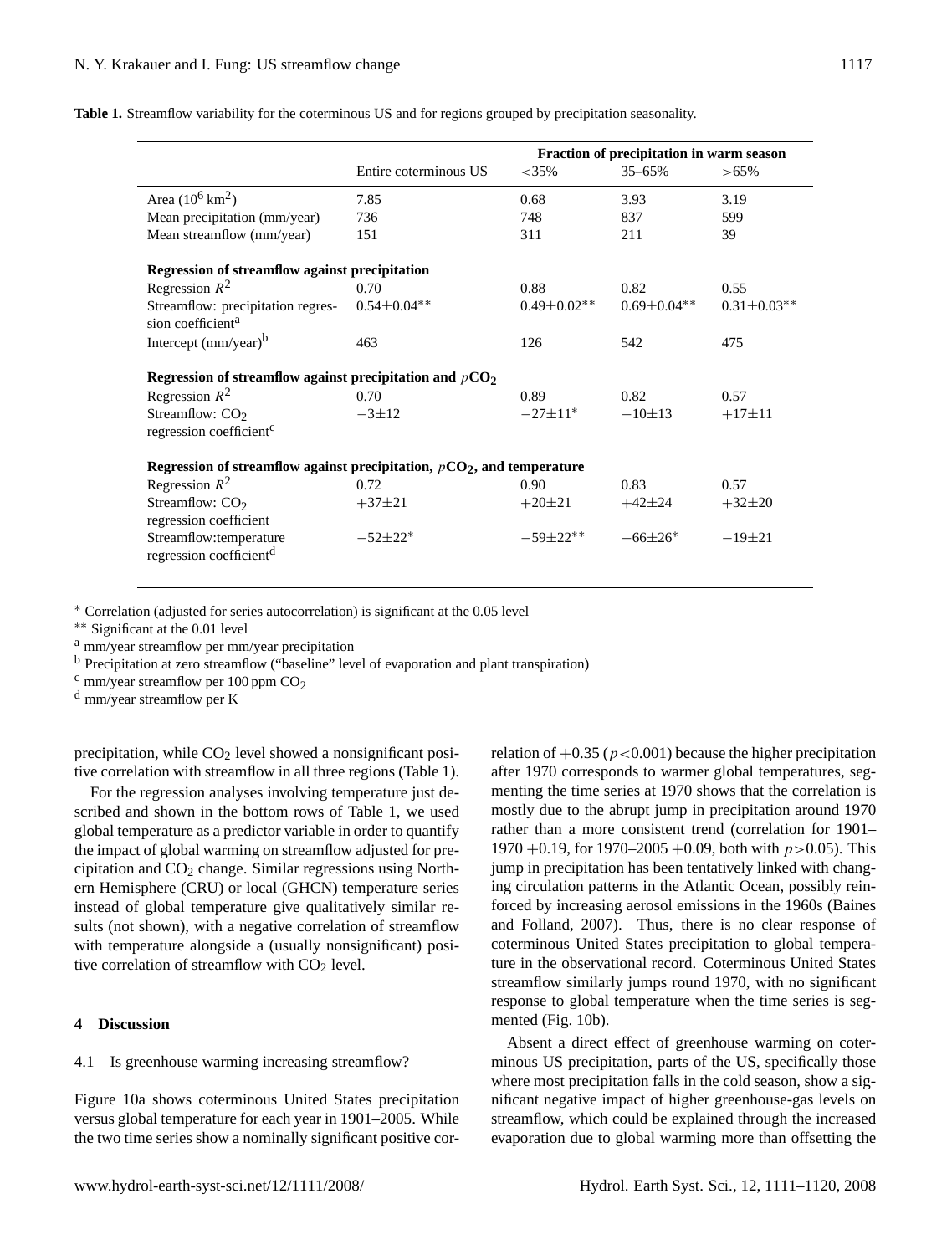

<span id="page-7-0"></span>**Fig. 10.** (a) Annual global temperature and coterminous US pre-<br>States sin cipitation, 1901–2005. Blue squares are years from 1901–1970, red  $\frac{1}{2}$  reduction<br>circles are years from 1971–2005. The solid line is the least-squares regression line for the entire period, while the blue and red dashed lines are regression lines for the periods  $1901-1970$  and  $1970-2005$  uptake di relation is weaker and not significant for the two subperiods. **(b)** our work Annual global temperature and coterminous US streamflow, 1920– 2005. Blue squares are years from 1920-1970, red circles are years a clearer from 1971–2005. The solid line is the least-squares regression line the effectual state of the solid line is the least-squares regression line respectively. While over the whole period precipitation is significantly positively correlated with temperature ( $R^2$ =0.12), the corfor the entire period, while the blue and red dashed lines are regression lines for the periods 1920–1970 and 1970–2005 respectively. Here the correlation for the entire period is weak ( $R^2$ =0.04) and not significant, and is negative (also nonsignificant) for the two subperiods.

increased plant water use efficiency due to higher  $CO<sub>2</sub>$  concentrations. Our inference that total evaporation, including plant transpiration, is stable or increasing with warming is consistent with in situ measurements of evaporation using weighing lysimeters [\(Golubev et al.,](#page-8-15) [2001\)](#page-8-15).

We found that the positive  $CO<sub>2</sub>$  impact on streamflow is strongest compared to the negative temperature impact in parts of the United States where summer precipitation dominates. This pattern agrees with the expectation that the impact of increased plant water use efficiency on streamflow should be relatively largest where precipitation is concentrated during the growing season and therefore is used by plants rather than running off and contributing to streamflow, as opposed to where most precipitation occurs in winter so that growing-season transpiration has a relatively smaller impact on streamflow [\(Wigley et al.,](#page-9-8) [1984\)](#page-9-8). By contrast, abiotic evaporation increases with temperature regardless of season or  $CO<sub>2</sub>$  level.

4.2 What do observed trends suggest about future moisture regimes?

Our results show that fitting a linear trend to streamflow data can be highly misleading for understanding decadal variability and for extending observed patterns into the future. While coterminous United States streamflow and precipitation have indeed increased in recent decades, this increase took place abruptly over a few years around 1970, rather than as part of a steady "acceleration of the hydrologic cycle" in step with greenhouse gas concentrations or global warming. Thus, at least for the US there is no clear reason to expect continued increases in streamflow with greater warming. If precipitation follows its post-1970 trend and fails to increase strongly with additional warming, streamflow would likely continue to decrease, as it has since the early 1990s, over at least some parts of the US due to increased evaporative demand incompletely offset by the physiological impact of  $CO<sub>2</sub>$  on plant transpiration. Indeed, increasing drought over the United States since the early 1990s is proposed to have caused a reduction in the summer drawdown of atmospheric  $CO<sub>2</sub>$  observed at Mauna Loa, as water stress reduced plant carbon uptake during the growing season [\(Buermann et al.,](#page-8-16) [2007\)](#page-8-16). The global trend since the 1970s has also been toward more frequent drought occurrence [\(Dai et al.,](#page-8-17) [2004\)](#page-8-17). Extending our work through mapping streamflow trends in other land areas where many long records are available would help give a clearer picture of how decadal hydrologic variability and the effects of greenhouse warming on the water cycle vary between continents and biomes.

Considering only annual mean streamflow and precipitation may not be sufficient for understanding past and future changes in water stress and water resource availability. For example, part of the increase in streamflow observed in the Great Plains that our regression analysis attributed to increasing atmospheric  $CO<sub>2</sub>$  could instead be due to reduced interannual precipitation variability [\(Garbrecht and Rossel,](#page-8-18) [2002\)](#page-8-18) or to a disproportionate increase in cold-season (as compared with summer) precipitation [\(Garbrecht et al.,](#page-8-19) [2004\)](#page-8-19). Our interpolation technique could equally well be applied to seasonal or monthly as well as annual mean streamflow, and thus distinguish the hydrologic impacts of these as well as other seasonally specific factors such as advances in spring snowmelt and changing vegetation phenology. Changes in precipitation intensity [\(Groisman et al.,](#page-8-20) [2001\)](#page-8-20) as well as precipitation amount might also affect streamflow and other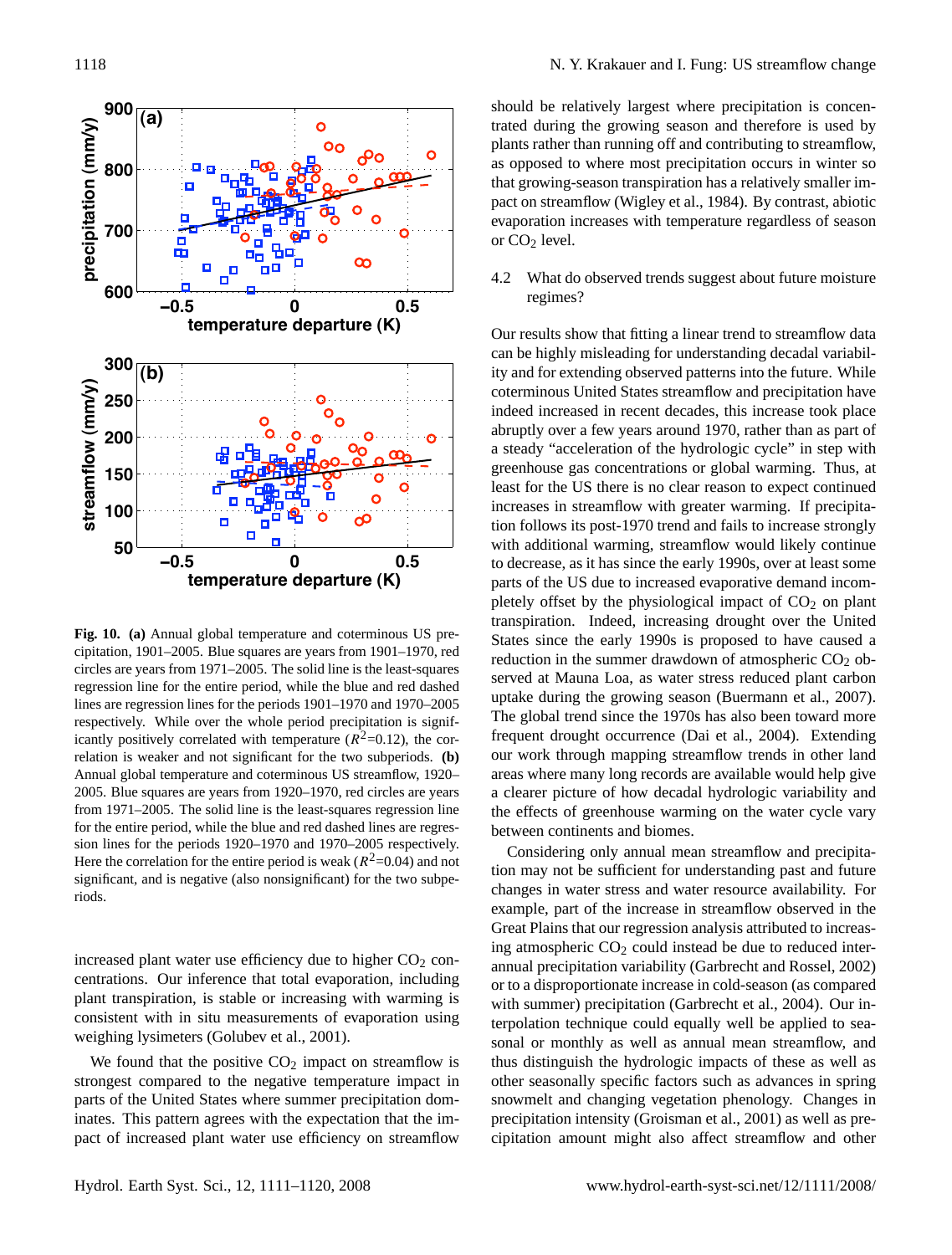aspects of the water cycle. Comparing trends in gridded streamflow from a larger gauge network with the trend estimated using HCDN offers one way to validate model assessments of the impact on streamflow of human land use and water diversion, whereas in this study we chose to obtain trend estimates that exclude land use impacts insofar as possible. Finally, combining gridded streamflow and precipitation with remotely sensed water storage would give a fuller picture of how climate variability is affecting stored soil water and groundwater.

### **5 Conclusions**

We developed maps of annual streamflow anomalies over the coterminous United States using streamflow records selected to reflect minimum direct impacts from human land disturbance and water diversion. We find that streamflow increased around 1970 in concert with an increase in precipitation, but has not increased since then. Our analysis supports net drying in some regions, and no change in others, as a result of greenhouse warming, with tentative evidence for the opposing effects of warming and  $CO<sub>2</sub>$  increase. Depending on how this interplay between temperature and direct  $CO<sub>2</sub>$  effect of greenhouse gas emissions evolves, there is a high risk of reduced water supplies and increased plant water stress with continued warming in coming decades.

*Acknowledgements.* NYK thanks the National Oceanic and Atmospheric Administration (NOAA) for a Climate and Global Change Postdoctoral Fellowship. IF acknowledges support from NOAA Office of Global Programs, Award NA05OAR4311167, and NSF, Award 0628678. We thank Marc Bierkens, Laurens Bouwer, Attilio Castellarin, and Shilong Piao for reviewing this paper during the Discussion stage; Alanood Alkhaled, Anna Michalak and Kim Mueller for geostatistics help; Boris Fain, Jim Hunt, Tom Pagano, and Alexander Stine for proofreading and useful suggestions; and Graham Farquhar, Chandra Pathak, Michael Roderick and Ramesh Teegavarapu for comments at a conference presentation of an earlier version of this work.

Edited by: B. van den Hurk

### **References**

- <span id="page-8-14"></span>Baines, P. G. and Folland, C. G.: Evidence for a rapid global climate shift across the late 1960s, J. Climate, 20, 2721–2744, doi:10. 1175/JCLI4177.1, 2007.
- <span id="page-8-3"></span>Betts, R., Boucher, O., Collins, M., Cox, P., Falloon, P., Gedney, N., Hemming, D., Huntingford, C., Jones, C., Sexton, D., et al.: Projected increase in continental runoff due to plant responses to increasing carbon dioxide., Nature, 448, 1037–41, 2007.
- <span id="page-8-13"></span>Bretherton, C. S., Widmann, M., Dymnikov, V. P., Wallace, J. M., and Bladé, I.: The effective number of spatial degrees of freedom of a time-varying field, J. Climate, 12, 1990–2009, 1999.
- <span id="page-8-16"></span>Buermann, W., Lintner, B. R., Koven, C. D., Angert, A., and Pinzon, J. E.: The changing carbon cycle at Mauna Loa Observatory,
- <span id="page-8-17"></span>Dai, A., Trenberth, K. E., and Qian, T.: A global data set of Palmer Drought Severity Index for 1870-2002: Relationship with soil moisture and effects of surface warming, J. Hydrometeorol., 5, 1117–1130, 2004.
- <span id="page-8-6"></span>Douglas, E. M., Vogel, R. M., and Kroll, C. N.: Trends in floods and low flows in the United States: impact of spatial correlation, Journal of Hydrology, 240, 90–105, [http://www.sciencedirect.com/science/article/](http://www.sciencedirect.com/science/article/B6V6C-41T1F8V-6/1/f1fa3af54563a94311ab29cbf2b9bbc9) [B6V6C-41T1F8V-6/1/f1fa3af54563a94311ab29cbf2b9bbc9,](http://www.sciencedirect.com/science/article/B6V6C-41T1F8V-6/1/f1fa3af54563a94311ab29cbf2b9bbc9) 2000.
- <span id="page-8-11"></span>Enting, I., Wigley, T. M. L., and Heimann, M.: Future Emissions and Concentrations of Carbon Dioxide: Ocean/Atmosphere/Land Analyses, Technical Paper no. 31, CSIRO Division of Atmospheric Research, 1994.
- <span id="page-8-10"></span>Fekete, B. M., Vörösmarty, C. J., and Grabs, W.: High resolution fields of global runoff combining observed river discharge and simulated water balances, Global Biogeochem. Cycles, 16, 1042, doi:10.1029/1999GB001254, 2002.
- <span id="page-8-19"></span>Garbrecht, J., Liew, M. V., and Brown, G. O.: Trends in precipitation, streamflow, and evapotranspiration in the Great Plains of the United States, Journal of Hydrologic Engineering, 9, 360– 367, doi:10.1061/(ASCE)1084-0699(2004)9:5(360), 2004.
- <span id="page-8-18"></span>Garbrecht, J. D. and Rossel, F. E.: Decade-scale precipitation increase in Great Plains at end of 20th century, Journal of Hydrologic Engineering, 7, 64–75, doi:10.1061/(ASCE) 1084-0699(2002)7:1(64), 2002.
- <span id="page-8-2"></span>Gedney, N., Cox, P. M., Betts, R. A., Boucher, O., Huntingford, C., and Stott, P. A.: Detection of a direct carbon dioxide effect in continental river runoff records, Nature, 439, 835–838, doi: 10.1038/nature04504, 2006.
- <span id="page-8-15"></span>Golubev, V., Groisman, P., Speranskaya, N., Zhuravin, S., Menne, M., Peterson, T., and Malone, R.: Evaporation changes over the contiguous United States and the former USSR: A reassessment, Geophysical Research Letters, 28, 2665–2668, 2001.
- <span id="page-8-20"></span>Groisman, P. Y., Knight, R. W., and Karl, T. R.: Heavy precipitation and high streamflow in the contiguous United States: Trends in the twentieth century, B. Am. Meteor. Soc., 82, 219–246, 2001.
- <span id="page-8-7"></span>Handcock, M. S. and Stein, M. L.: A Bayesian analysis of kriging, Technometrics, 35, 403–410, 1993.
- <span id="page-8-12"></span>Jones, P. D. and Moberg, A.: Hemispheric and large-scale surface air temperature variations: An extensive revision and an update to 2001, J. Climate, 16, 206–223, 2003.
- <span id="page-8-8"></span>Kitanidis, P. K.: Quasi-linear geostatistical theory for inversing, Water Resources Research, 31, 2411–2420, 1995.
- <span id="page-8-0"></span>Labat, D., Godderis, Y., Probst, J. L., and Guyot, J. L.: Evidence for global runoff increase related to climate warming, Advances in Water Resources, 27, 631–642, 2004.
- <span id="page-8-1"></span>Legates, D., Lins, H., and McCabe, G.: Comments on "Evidence for global runoff increase related to climate warming" by Labat et al., Advances in Water Resources, 28, 1310–1315, 2005.
- <span id="page-8-4"></span>Lettenmaier, D. P., Wood, E. F., and Wallis, J. R.: Hydroclimatological trends in the continental United States, 1948-88, J. Climate, 7, 586–607, 1994.
- <span id="page-8-5"></span>Lins, H. F. and Slack, J. R.: Streamflow trends in the United States, Geophys. Res. Lett., 26, 227–230, doi:10.1029/1998GL900291, 1999.

<span id="page-8-9"></span>Cressie, N. A.: Statistics for Spatial Data, Wiley, revised edn., 1993.